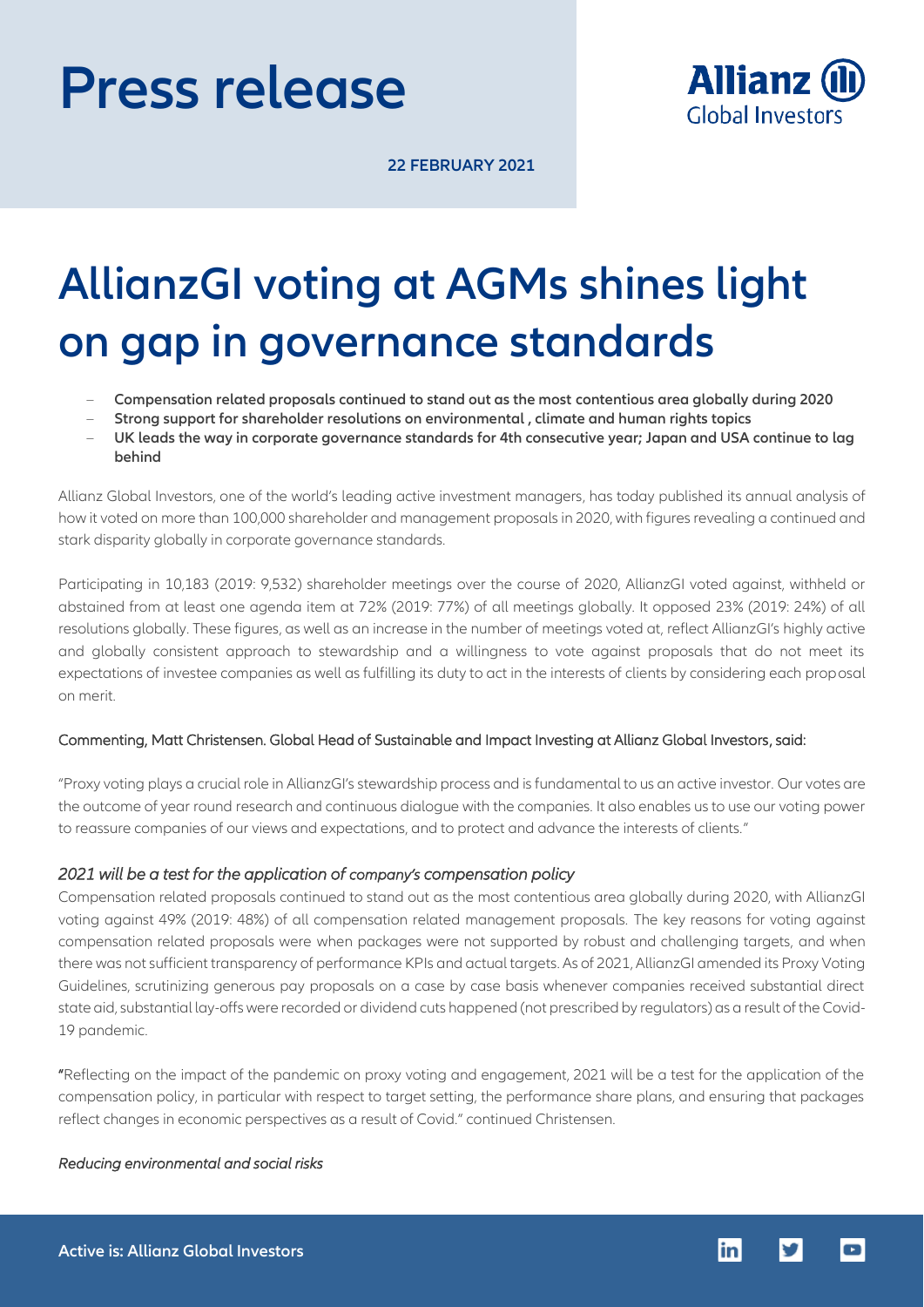AllianzGI considers voting on environmental and social matters a key part of our stewardship programme. During 2020, AllianzGI showed strong support for shareholder resolutions on these matters. It backed almost 90% of all proposals requesting improved reporting on climate change and sustainability and 100% of proposals on community environmental impact. Human rights were another area where we showed strong support, voting for almost 95% of all proposals. This includes any human rights items, such asimproving company's human rights standards or policies.

## *Promoting high-quality boards*

Despite a slight decrease in votes against director related proposals, (26% in 2020 vs. 27% in 2019), major concerns remain with respect to a sound and balanced set-up of many boards. AllianzGI voted against several companies where the board of directors and/or board committees were not sufficiently independent as a result of directors with long tenure or who are representatives from major shareholders. Over-boarding also remains a major concern. We stood fully behind corporate governance related shareholder resolutions, supporting 100% of all proposals requesting an independent Chair of the Board. AllianzGI supported shareholder proposals that sought to improve corporate governance practices of investee companies and to enhance shareholder rights.

| United Kingdom | 5%  |
|----------------|-----|
| Sweden         | 9%  |
| China          | 12% |
| Spain          | 14% |
| Netherlands    | 16% |
| Germany        | 17% |
| Switzerland    | 18% |
| Taiwan         | 18% |
| Belgium        | 19% |
| France         | 20% |
| Hong Kong      | 28% |
| Italy          | 34% |
| <b>USA</b>     | 34% |
| Japan          | 41% |

## **Total percentage votes against all management proposals by location in 2020**

## **Total percentage votes against compensation related proposals by location in 2020**

| United Kingdom | 12% |
|----------------|-----|
| Sweden         | 21% |
| Japan          | 22% |
| Switzerland    | 23% |
| France         | 26% |
| Germany        | 26% |
| Belgium        | 38% |
| Spain          | 39% |
| Netherlands    | 46% |
| Italy          | 47% |
| Taiwan         | 69% |
| China          | 70% |
| USA            | 74% |
| Hong Kong      | 89% |



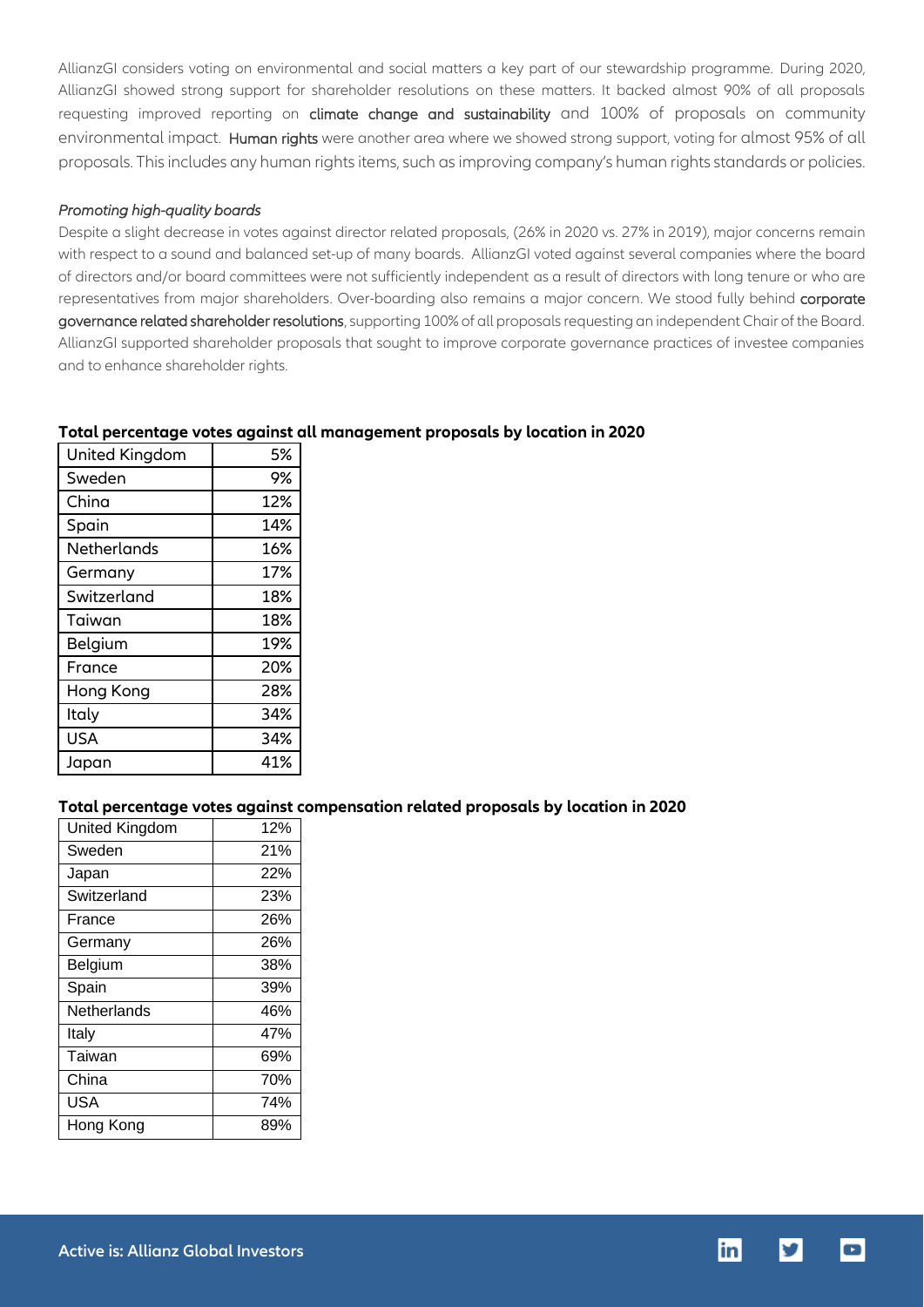## **Total percentage votes against director related proposals by location in 2020**

| United Kingdom | 5%  |
|----------------|-----|
| Belgium        | 13% |
| China          | 13% |
| Netherlands    | 13% |
| Sweden         | 13% |
| Spain          | 15% |
| Switzerland    | 15% |
| France         | 18% |
| Germany        | 19% |
| Taiwan         | 25% |
| USA            | 29% |
| Hong Kong      | 37% |
| Japan          | 44% |
| Italy          | 50% |

-Ends-

## **For further information please contact**

Sarah Einig, Tel. +44 203 246 7846 Email: sarah.einig@allianzgi.com

### **Notes to editors**

AllianzGI provides real time disclosure of all votes cast, including commentary on votes against management and abstentions. To view AllianzGI's Global Proxy voting tool, please visit<https://vds.issgovernance.com/vds/#/MjQwMQ==/>

For more information on AllianzGI's approach to active stewardship, please visit: [https://www.allianzgi.com/en/our](https://www.allianzgi.com/en/our-firm/esg/active-stewardship#activestewardship)[firm/esg/active-stewardship#activestewardship](https://www.allianzgi.com/en/our-firm/esg/active-stewardship#activestewardship)

## **About Allianz Global Investors**

Allianz Global Investors is a leading active asset manager with 754 investment professionals in 25 offices worldwide and managing EUR 546 billion in assets for individuals, families and institutions\*.

Active is the most important word in our vocabulary. Active is how we create and share value with clients. We believe in solving, not selling, and in adding value beyond pure economic gain. We invest for the long term, employing our innovative investment expertise and global resources. Our goal is to ensure a superior experience for our clients, wherever they are based and whatever their investment needs.

## Active is: Allianz Global Investors

\*Data as at 30 September 2020.